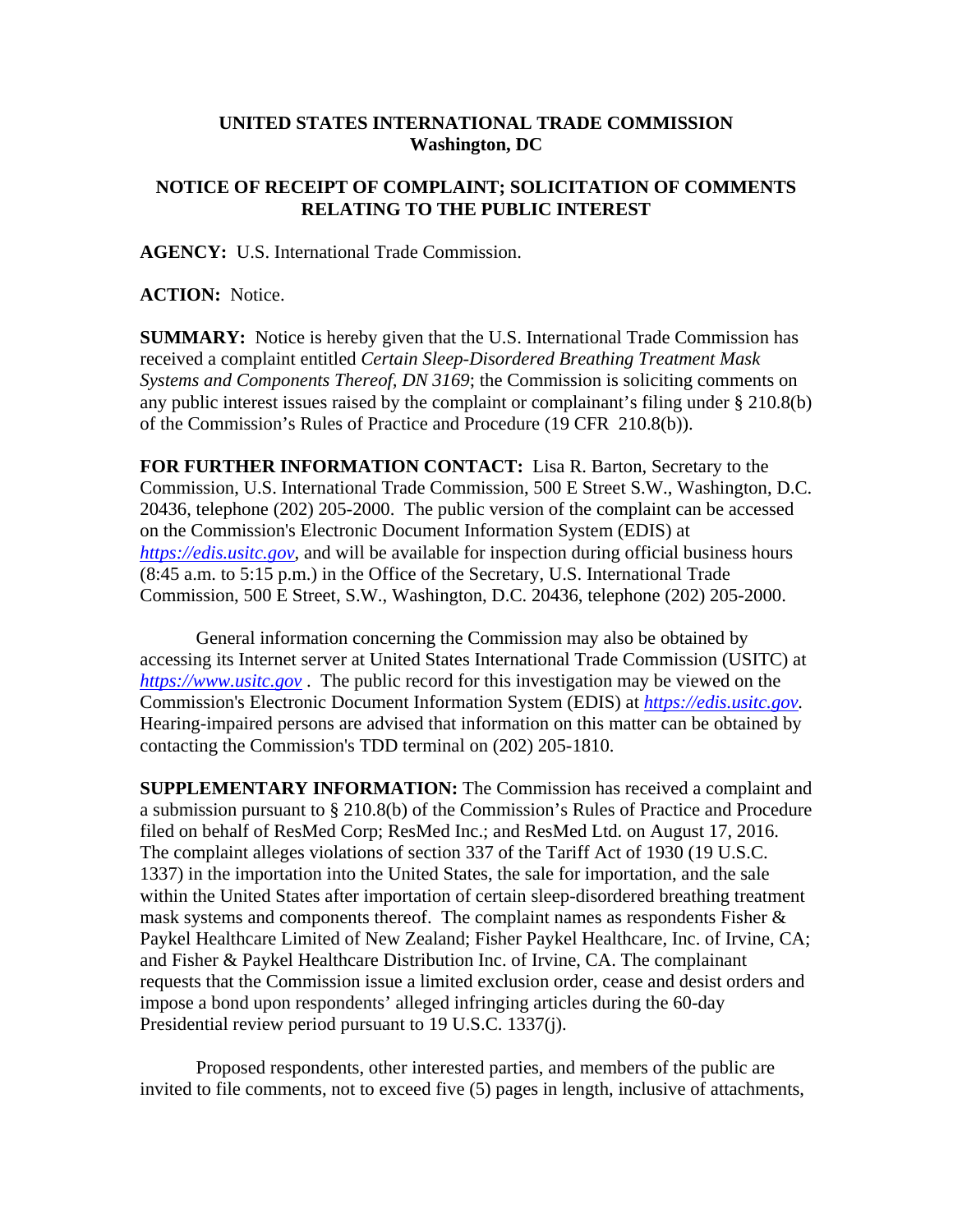on any public interest issues raised by the complaint or § 210.8(b) filing. Comments should address whether issuance of the relief specifically requested by the complainant in this investigation would affect the public health and welfare in the United States, competitive conditions in the United States economy, the production of like or directly competitive articles in the United States, or United States consumers.

In particular, the Commission is interested in comments that:

- (i) explain how the articles potentially subject to the requested remedial orders are used in the United States;
- (ii) identify any public health, safety, or welfare concerns in the United States relating to the requested remedial orders;
- (iii) identify like or directly competitive articles that complainant, its licensees, or third parties make in the United States which could replace the subject articles if they were to be excluded;
- (iv) indicate whether complainant, complainant's licensees, and/or third party suppliers have the capacity to replace the volume of articles potentially subject to the requested exclusion order and/or a cease and desist order within a commercially reasonable time; and
- (v) explain how the requested remedial orders would impact United States consumers.

Written submissions must be filed no later than by close of business, eight calendar days after the date of publication of this notice in the *Federal Register*. There will be further opportunities for comment on the public interest after the issuance of any final initial determination in this investigation.

Persons filing written submissions must file the original document electronically on or before the deadlines stated above and submit 8 true paper copies to the Office of the Secretary by noon the next day pursuant to  $\S 210.4(f)$  of the Commission's Rules of Practice and Procedure (19 CFR 210.4(f)). Submissions should refer to the docket number ("Docket No. 3169") in a prominent place on the cover page and/or the first page. (*See* Handbook for Electronic Filing Procedures, *Electronic Filing Procedures*<sup>1</sup>). Persons with questions regarding filing should contact the Secretary (202-205-2000).

Any person desiring to submit a document to the Commission in confidence must request confidential treatment. All such requests should be directed to the Secretary to the Commission and must include a full statement of the reasons why the Commission should grant such treatment. *See* 19 CFR 201.6. Documents for which confidential treatment by the Commission is properly sought will be treated accordingly. All such

 $\overline{a}$ 

<sup>1</sup> Handbook for Electronic Filing Procedures: *https://www.usitc.gov/documents/handbook\_on\_filing\_procedures.pdf*